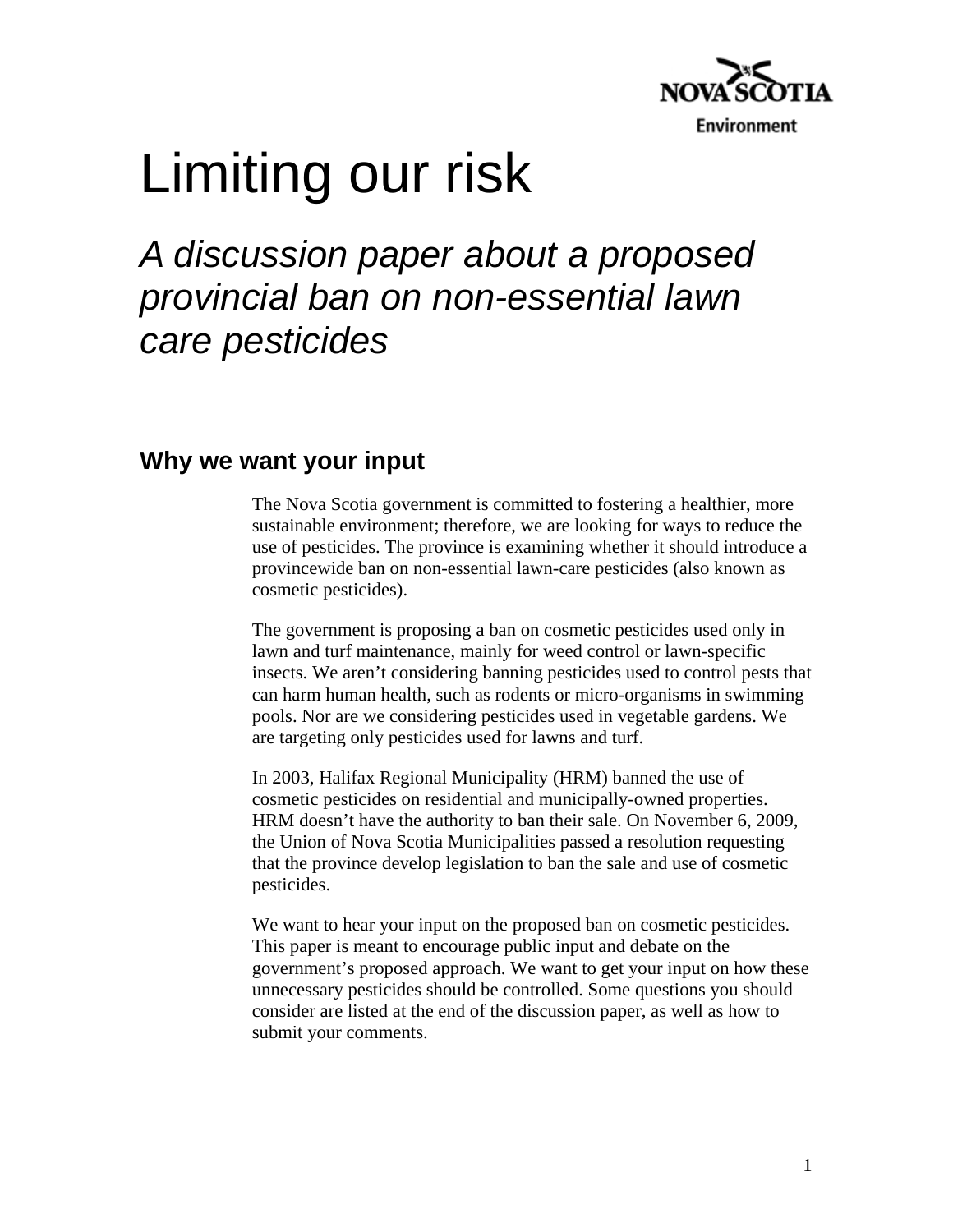## **What's at stake?**

Why some people say there should be a ban on non-essential lawn care pesticides

> In recent years, few environmental issues have aroused the concern of the public as much as the use of pesticides to maintain lawn and turf areas. Many homeowners apply pesticides themselves or hire lawn maintenance companies to do it for them. Regardless of the application method, many people claim there is an adverse health effect associated with their use. They say that the pesticides aren't necessary, that they could harm people or the environment, and that we can grow healthy lawns without them.

Potential for harm to people and the environment

Many environmental and health groups say that using these cosmetic pesticides exposes the environment and people to risk unnecessarily, especially sensitive individuals and children. The Canadian Cancer Society, Pesticide Free Nova Scotia, and some medical professionals have asked the government to restrict their use as a precaution.

Why some people say there shouldn't be a ban on non-essential lawn care pesticides

> Other people argue that there isn't enough scientific evidence to support a ban on cosmetic pesticides. After all, Health Canada's Pest Management Regulatory Agency approves pesticides for use in Canada. But while Health Canada approves them, it does recommend limiting their use.

## What is a pesticide?

A pesticide is any substance used to prevent, destroy, repel, or diminish any pest. Pests can be insects, rodents, weeds, fungi, and micro-organisms such as bacteria and viruses.

Pesticides contain active ingredients and formulants. Active ingredients are the chemicals used to kill. Formulants are additives that make the pesticide stronger or easier to use. They can be more toxic than active ingredients but unlike the active ingredients, manufacturers don't have to tell regulators what they are. This is because they are trade secrets.

Pesticides include

- herbicides to control weeds
- fungicides to control certain types of plant diseases
- insecticides to control insects
- rodenticides to control rats, mice, and other rodents
- biocides to control microorganisms to sanitize swimming pools and spas
- fungicides and insecticides that preserve wood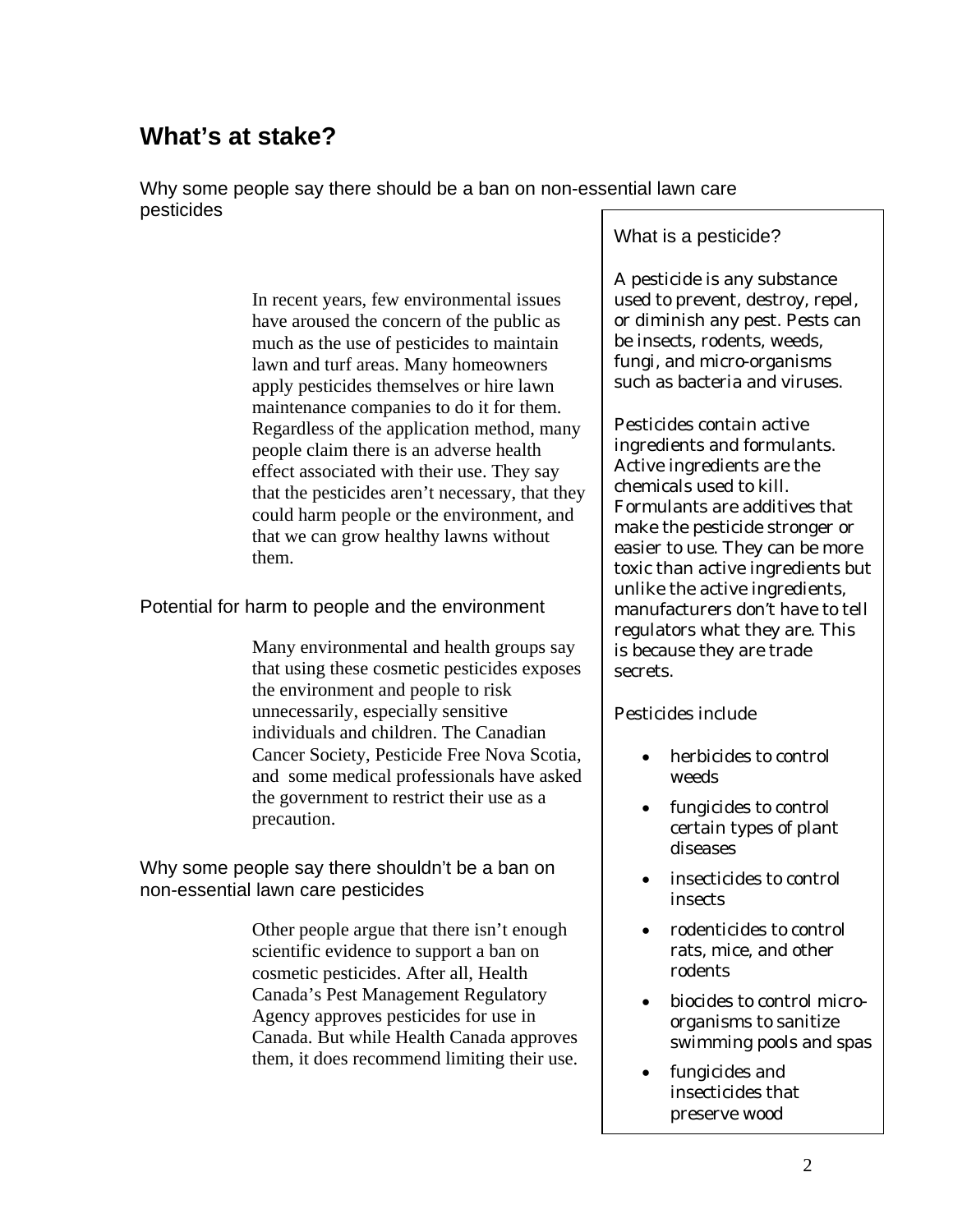That's why we are proposing a ban on cosmetic pesticides.

Some people suggest that it's unfair to infringe on the rights of private property owners. They say a ban might make it more difficult to maintain attractive lawns, leading to a decrease in property values. We don't think property values would decrease because other safer methods of lawn care exist.

Others suggest that banning cosmetic pesticides can cause undue hardship to landscaping and maintenance companies, which would find it too

difficult and expensive to maintain services.

## **What other governments say**

Many municipalities across Canada, including HRM, have passed bylaws restricting the non-essential use of pesticides. Now several provinces have started banning or restricting their sale and use. Health Canada says that it is good practice to reduce or eliminate any unnecessary exposure to pesticides.

#### **What the Nova Scotia government says**

The proposed Nova Scotia ban takes a cautious approach to this issue. Nova Scotia Environment (NSE) believes that exposing people or the environment to pesticides should be minimized, particularly in cases where that risk isn't necessary. Health Canada allows only

What are the benefits and risks of pesticides?

Pesticides can be useful to society because they keep disease-causing and crop-damaging pests under control. Without some pesticides, society has a harder and more expensive challenge providing people with food, clothing, and in some cases, good health.

Because pesticides are designed to deter or kill pests, some may pose a risk to humans, animals, and the environment if they aren't applied correctly. Because Health Canada has approved the use of pesticides, people assume risks are minimized and may be worth taking. But why take any risk when some pesticides simply aren't necessary?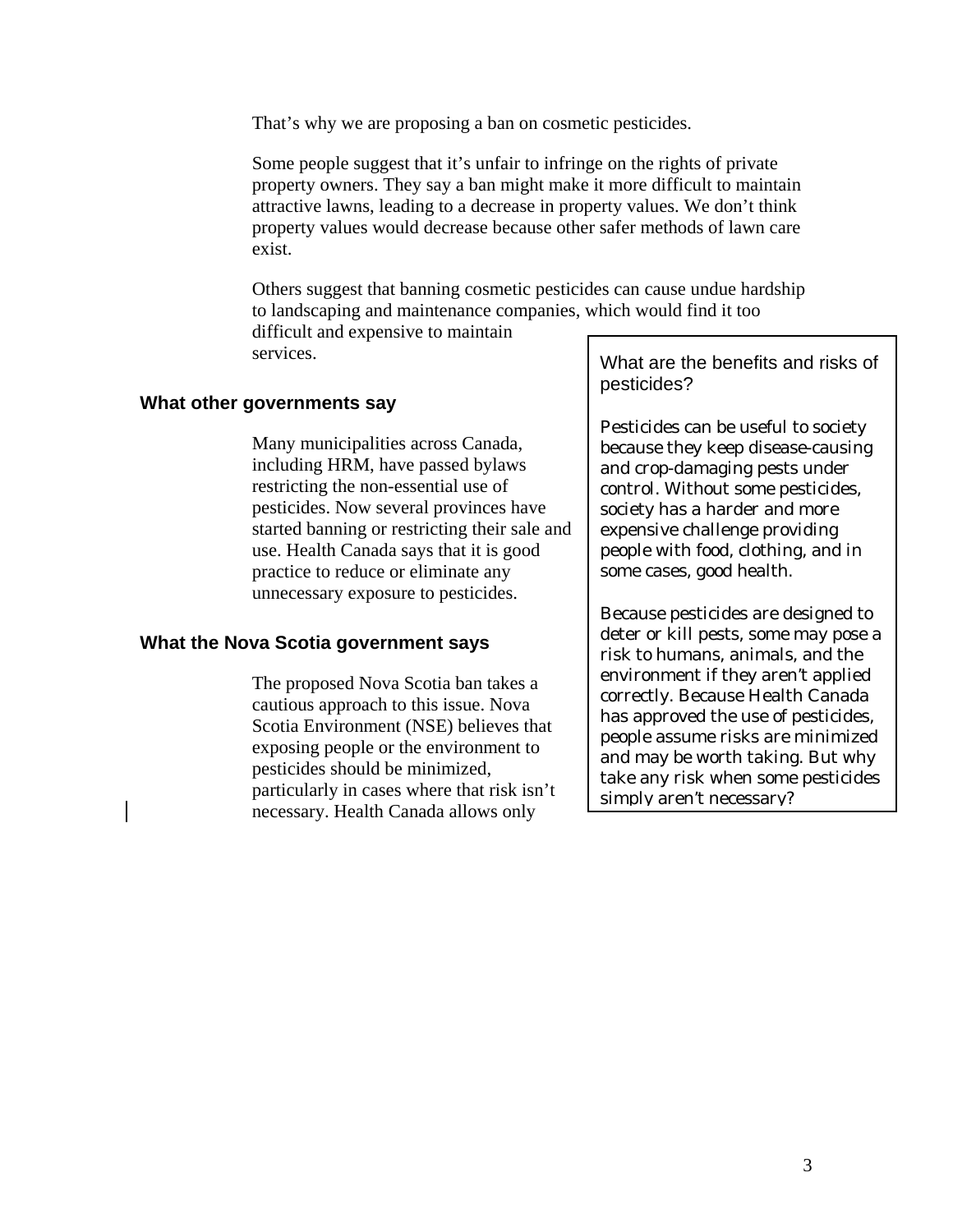pesticides it considers acceptable to be used under specific circumstances. But it urges people to use them only when necessary. The Nova Scotia government agrees with Health Canada, which is why we want to eliminate any non-essential use.

Why take any possible risk from pesticides that merely make our lawns greener? Nova Scotians need to find ways to minimize their exposure and reliance on pesticides. We think pest control products for lawn maintenance are a non-essential use, which is why we're proposing to eliminate them from the environment.

#### **What alternatives are there to non-essential lawn care pesticides?**

The best alternative is growing a stronger lawn. Grass species native to our climate are much hardier than southern species such as Kentucky bluegrass. There should be at least 15 centimetres of good soil under grass.

Using biopesticides can be less harmful. Biopesticides are made from natural materials such as animals, plants, bacteria, and minerals. Some are natural pheromones or microbial pesticides.

Biopesticides are becoming more popular because

- they generally affect only the target pest and other closelyrelated organisms
- they're often effective in very small quantities
- they generally break down quickly

Other methods of weed and pest control include building physical barriers and, of course, good old-fashioned weeding.

## **How are pesticides currently regulated in Canada?**

#### The Federal Role

Pesticides must be registered before they can be imported, manufactured, sold, or used in Canada. Health Canada's Pest Management Regulatory Agency (PMRA) is responsible for regulating these pesticides. Using the *Pest Control Products Act*, the PMRA administers

#### **domestic class pesticides**

- are registered for home use
- are packaged in small containers and intended for single use or one season use
- do not require users to have any training, certification, or special personal safety equipment
- pose little risk to users or the environment if label directions are followed
- 4 public at retail outlets can be bought by the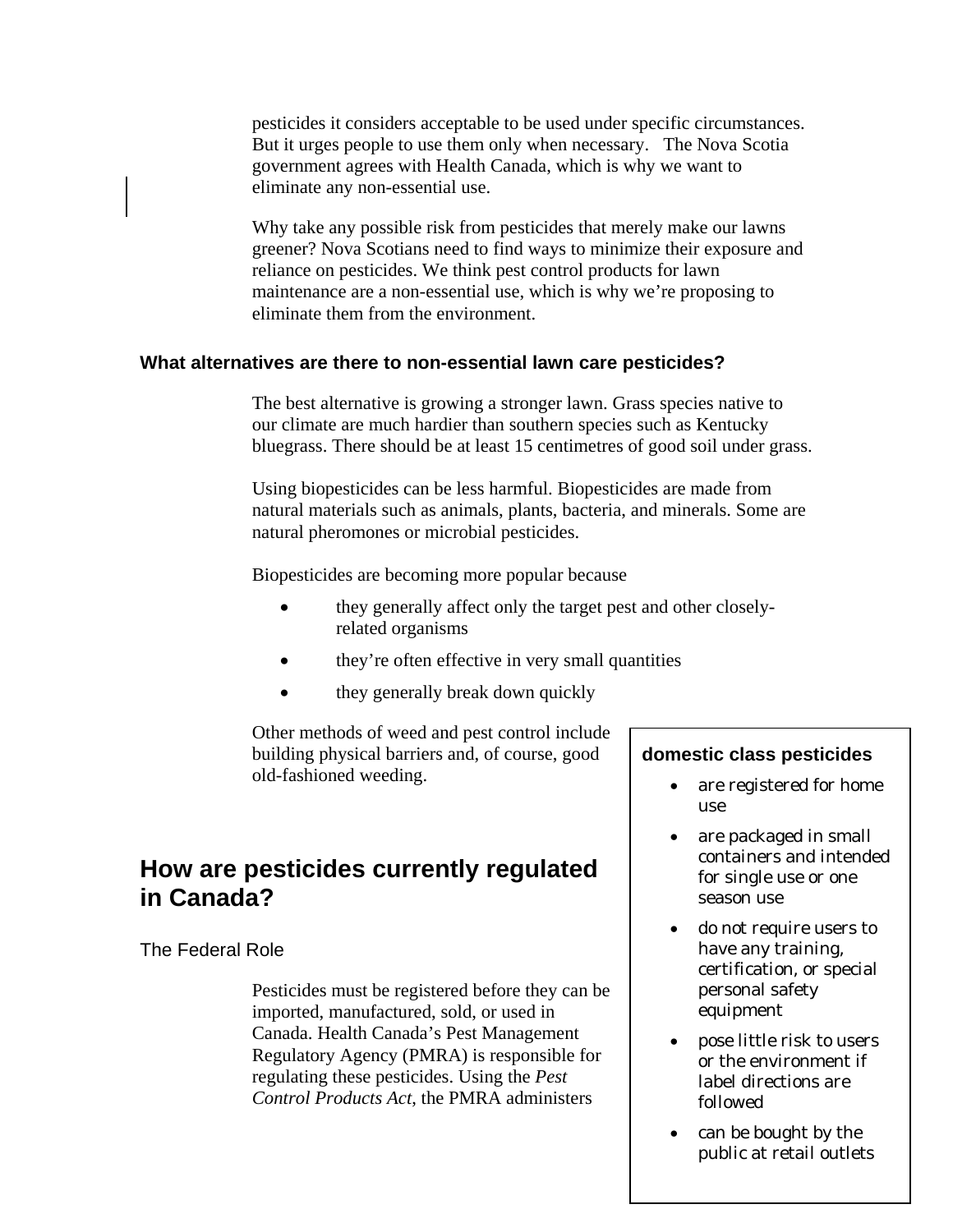this legislation. It registers pest control products, re-evaluates registered products, and sets maximum residue limits under the federal *Food and Drug Act*. Residues are small amounts of pesticide left on or around something that's been treated.

Before it will register a pest control product, Health Canada evaluates scientific data submitted by the pesticide company to ensure that the pesticide is an acceptable health and environmental risk. It must also be considered to be of value to Canada.

Unlike the United States, applicants must show that the products actually work as promised. This means the Canadian process is tougher but ensures consumers get a better, safer product. Based on the PMRA's evaluation, products are registered for sale and use in Canada and classified for

domestic, commercial, or restricted use, or the product is rejected.

All pest control substances, whether natural, organic, or artificial, must be registered by the PMRA to be marketed in Canada as a pesticide. You can read more about the PMRA and the federal government's role on its website at www.pmra-arla.gc.ca.

## The Provincial Role

Nova Scotia Environment regulates the sale, use, storage, and disposal of pesticides in the province. It also requires applicators and vendors of restricted or commercial class pesticides to become certified. In some cases, applicators also require an approval permit from NSE to apply pesticides.

## **commercial class pesticides**

- are used in lawn maintenance, agriculture, forestry, industry, or other commercial operations
- often have similar active ingredients to domestic class but more concentrated
- are kept in larger containers with higher concentrations so they pose a greater risk than the domestic class pesticides
- require special training and certification of users or vendors

Domestic class pesticides aren't regulated in the province, outside of federal regulations. Anyone applying them to their own properties doesn't need training, a permit, a license, or any special certification.

## The Municipal Role

In Nova Scotia, only HRM has the authority to ban the application of cosmetic pesticides. It doesn't have the authority to ban their sale. HRM does allow people to apply for a permit to use cosmetic pesticides under certain

## **restricted class pesticides**

- have more limits on products than commercial class
- pose a greater risk to users, other people, or the environment due to higher toxicity and application method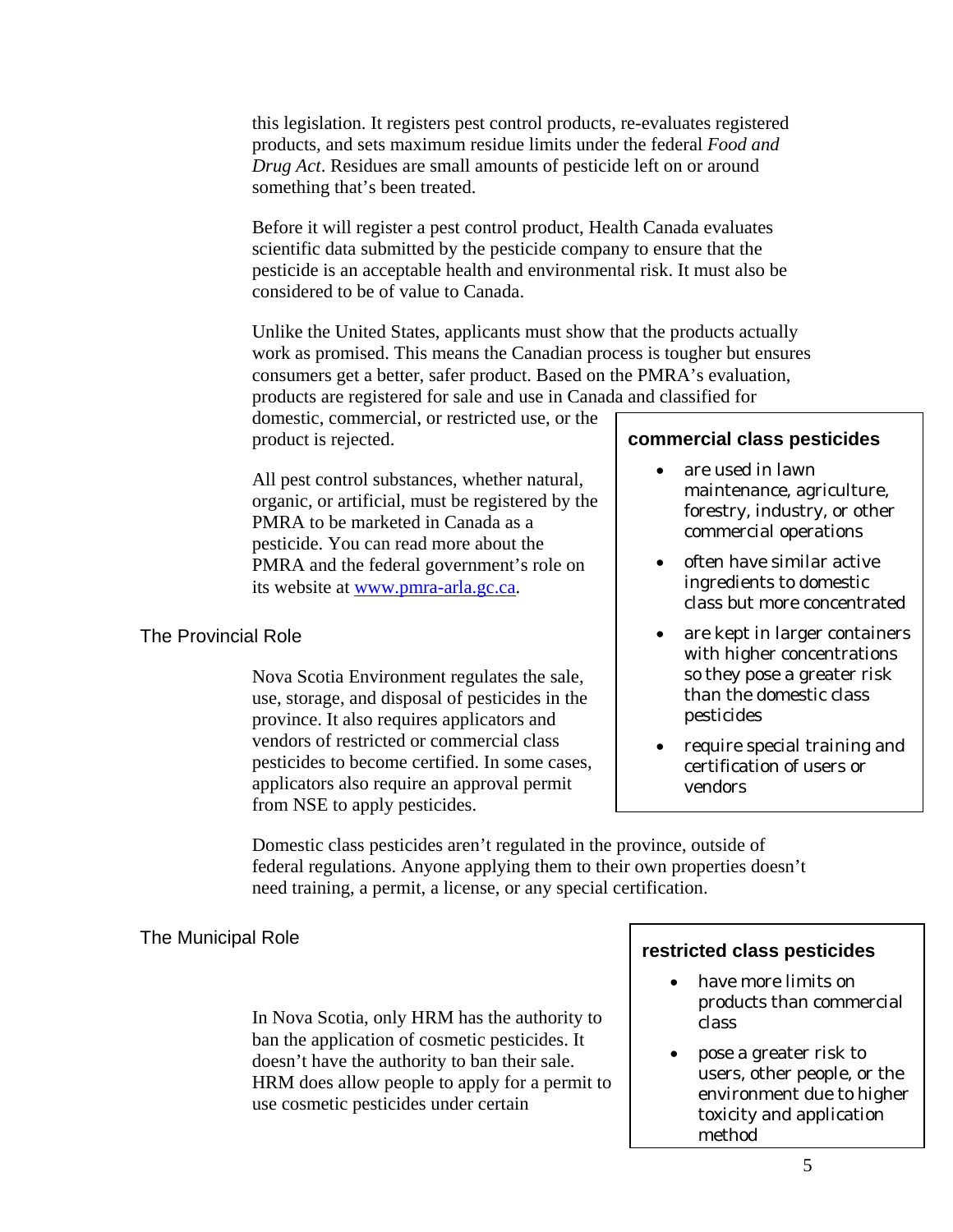circumstances, but this practice would no longer occur under the proposed ban. Other municipalities have the authority to create a registry which would require lawn maintenance companies to give notice to registered citizens before applying pesticides.

Currently, no municipality can restrict pesticide use for lawn maintenance on commercial or industrial properties. HRM can only restrict use for residences and municipal properties.

## **What have other provinces done about this issue?**

### Quebec

- targets pesticides that specifically pose a risk to human health according to the Quebec government, not because they are considered cosmetic pesticides
- in 2003, banned the use of most pesticides on lawns of public, semipublic, and municipal properties
- in 2004, prohibited the sale of fertilizer-pesticide mixtures and mixed packages such as herbicide and insecticide
- in 2006, prohibited the sale of certain domestic pesticides intended for use on lawns
- banned about 20 active ingredients, found in about 150 commercial products, from lawn use specifically because the government believes they pose a human health risk

### **Ontario**

- as of April 2009, uses the *Cosmetic Pesticide Ban Act* and accompanying regulations to ban the sale or use of specific active ingredients used for lawn and residential garden care
- banned over 95 active ingredients in more than 250 products for cosmetic use
- banned use of cosmetic pesticides on lawns, vegetable and ornamental gardens, patios, driveways, cemeteries, in parks, and in schoolyards.
- overrules any local municipal bylaws to create one set of rules across the province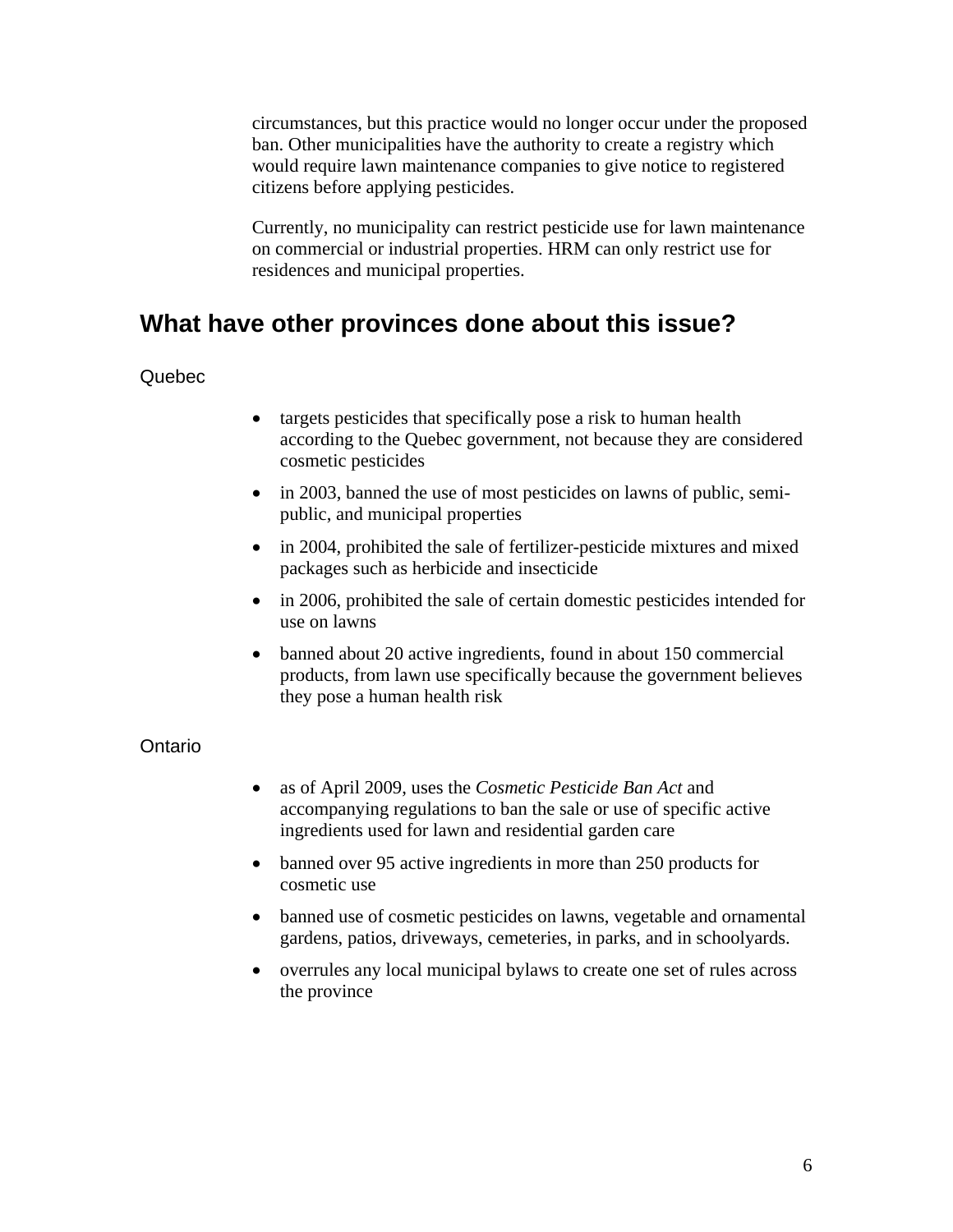## New Brunswick

- in June 2009, banned all 2,4-D products provincewide
- banned 231 domestic class products that are broadcast-applied, or applied to all areas of the lawn at one time, using hose-end attachments, granules, or concentrates
- broadcast ban includes some products considered alternative or low toxicity products in other provinces or municipalities
- requires all lawn maintenance companies and golf facilities to become Integrated Pest Management Accredited

Prince Edward Island

• has announced controls similar to New Brunswick's

## Alberta

• banning sale and use of fertilizer/pesticide combinations effective January 2010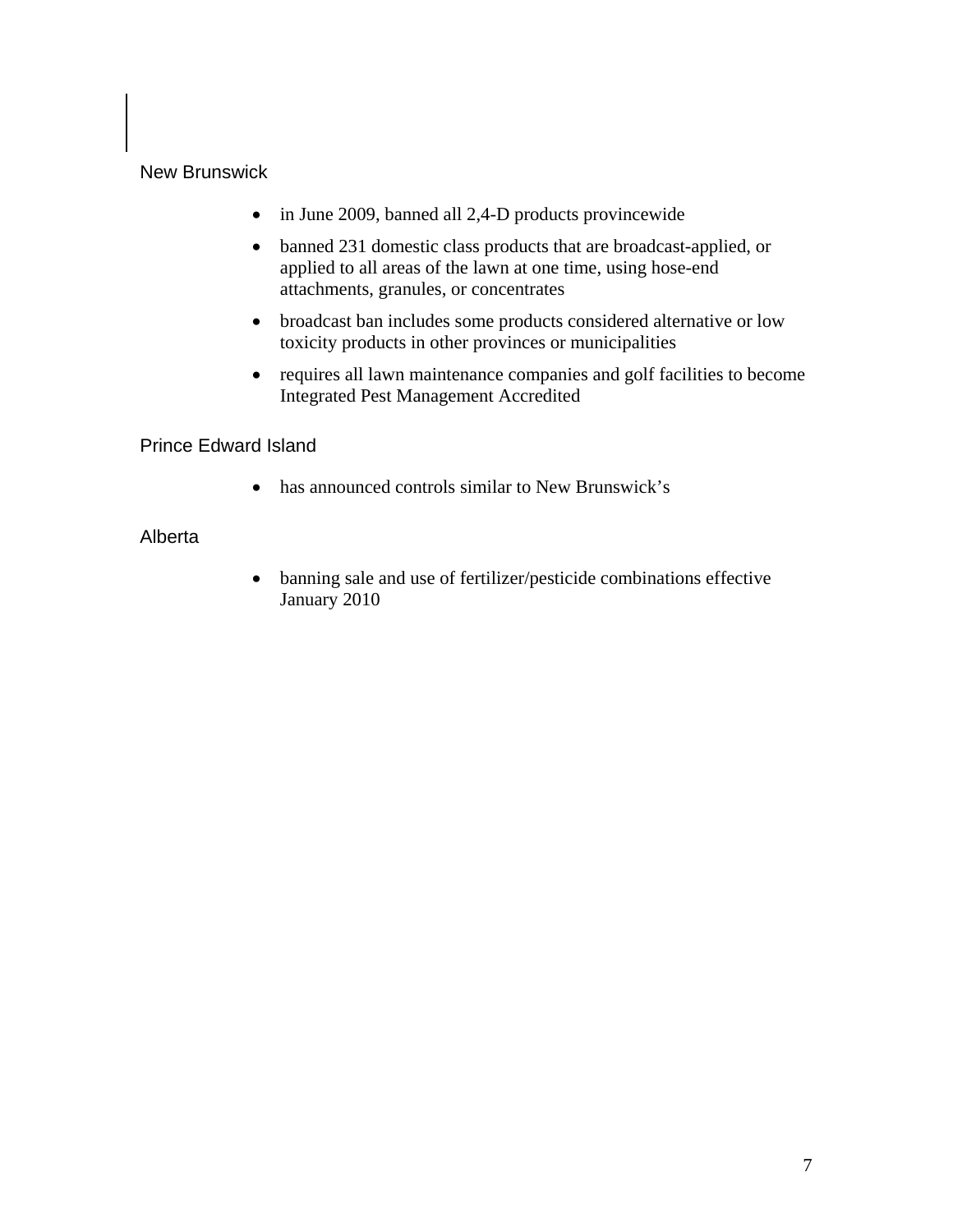## **Proposed Nova Scotia government action**

Provincially ban the sale and use of non-essential pest control products for lawn and turf maintenance

> The purpose of this proposed ban is to eliminate selected pesticides from Nova Scotia's lawn maintenance market. This will reduce unnecessary exposure of people and the environment to pesticides. The proposed ban will affect commercial lawn maintenance companies, municipalities, and home owners when maintaining lawns. Under the proposed ban, pesticide use will be prohibited on the lawns of private, public, semi-public, municipal, and commercial properties.

### Permitted pesticides

To administer the proposed ban, a list will be developed to determine what products are permitted for use on lawns and turf. This is similar to current regulations in HRM and in the province of Quebec. These may include products that can be considered lower risk or biopesticides such as acetic acid, borax, and insecticidal soaps.

Any products that aren't considered acceptable would be banned from sale and use for lawn maintenance. These would include products such as 2,4- D, glyphosate, and fertilizer/pesticide combination products.

### Exemptions to non-essential lawn care pesticide ban

Certain industries and sectors will be exempt from a proposed pesticide ban. These include agriculture, aquaculture, forestry, and professional structural pest control companies. This last sector includes controlling pests for public health, such as rodent, bedbug, and ant infestations. These sectors already have rules on how to store and apply pesticides.

Golf courses will be exempt if they adopt the Atlantic Golf Superintendents Environmental Self Assessment Manual. This is a manual developed by Nova Scotia Environment in cooperation with industry stakeholders.

We want all sectors that are exempt to actively find ways to reduce their reliance on chemical pest control products by using lower risk pesticides, biopesticides, or other methods.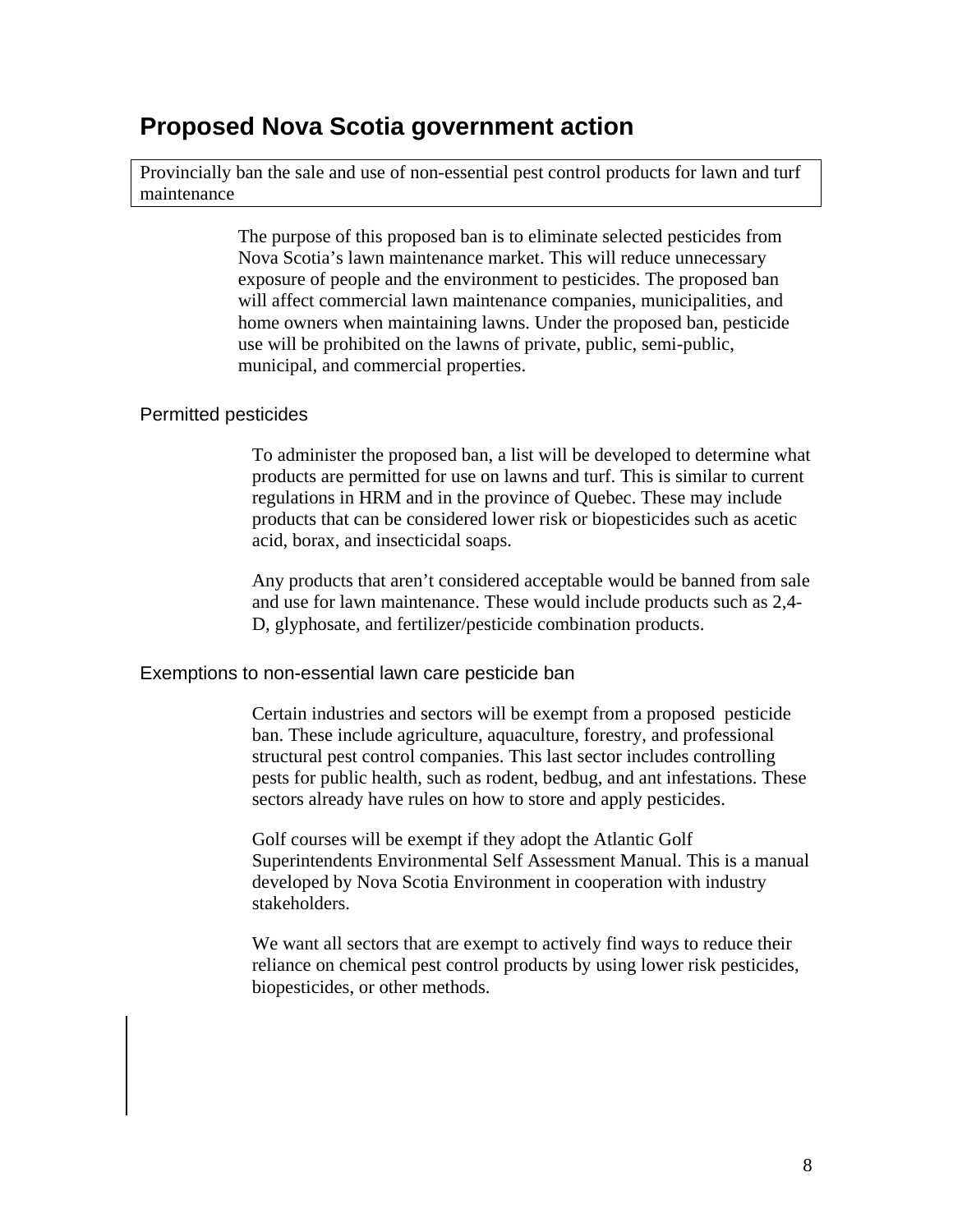## **What are some of the benefits and drawbacks of a provincial ban?**

**Benefits** 

- Taking a cautious but proactive approach to protect the environment and human health by reducing unnecessary exposure to chemicals
- Increased opportunity for a consistent approach across the province and Atlantic Canada
- Encouraging the development of more environmentally sustainable products by limiting the sale of non-essential and potentially harmful products in retail outlets

## **Disadvantages**

• Could cause changes in the lawn maintenance industry – costs of products could increase and workers would need more training and certification to maintain residential and municipal lawns

## **What you should consider**

- 1. Do you believe that the application of pesticides for lawn maintenance is non-essential? Why or why not?
- 2. Do you agree with the provincial ban on non-essential lawn care pesticides proposed by the Government of Nova Scotia? Why or why not?
- 3. Do you have any additional comments about the proposed nonessential pesticide ban?